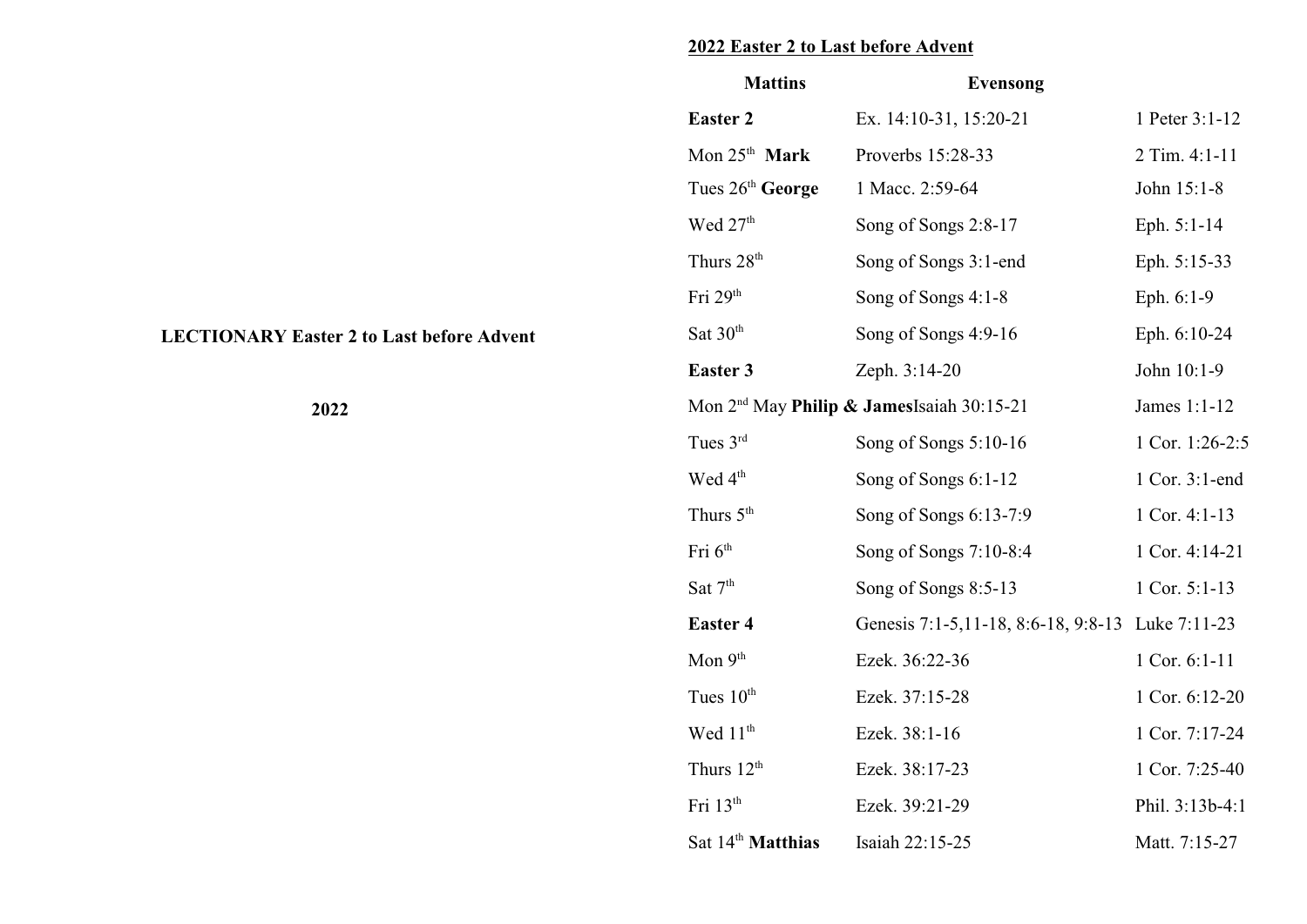| <b>Easter 5</b>                                | Genesis 22:1-18         | Acts 2:14a, 22-36  | Tues 7 <sup>th</sup>                 | Deut. 4:1-13                                              | Acts 21:27-40a        |
|------------------------------------------------|-------------------------|--------------------|--------------------------------------|-----------------------------------------------------------|-----------------------|
| Mon $16th$                                     | Ezek. 40:17-31          | 1 Cor. 9:13-27     | Wed 8 <sup>th</sup>                  | Deut. 4:14-24                                             | Acts 21:40b-22:21     |
| Tues 17th                                      | Ezek. 40:32-49          | 1 Cor. 10:1-13     | Thurs 9th                            | Deut. 4:25-35                                             | Acts 22:22-23:5       |
| Wed 18 <sup>th</sup>                           | Ezek. 42:1-14           | 1 Cor. 10:14-11:1  | Fri 10 <sup>th</sup>                 | Deut. 5:1-21                                              | Acts 14:8-28          |
| Thurs 19th                                     | Ezek. 43:1-12           | 1 Cor. 11:2-16     | Sat $11th$ Barnabas                  | Job 29:11-16                                              | Mark 1:1-13           |
| Fri 20 <sup>th</sup>                           | Ezek. 43:13-27          | 1 Cor. 11:17-34    | <b>Trinity Sunday</b>                | Proverbs 8:1-4, 22-31                                     | Revelation 4          |
| Sat 21st                                       | Ezek. 44:1-8, 45:1-12   | 1 Cor. 12:1-11     | Mon $13th$                           | Deut. 6:1-12                                              | Acts 24:1-9           |
| Easter 6                                       | Ezek. 37:1-14           | Col. 3:1-11        | Tues 14th                            | Deut. 6:13-end                                            | Acts 24:10-27         |
| Mon $23rd$                                     | Ezek. 47:1-12           | 1 Cor. 12:12-26    | Wed 15 <sup>th</sup>                 | Deut. 8:1-10                                              | John 6:1-14           |
| Tues 24 <sup>th</sup>                          | Ezek. 47:1-end          | 1 Cor. 12:27-13:13 | Thurs 16 <sup>th</sup> Corpus Chisti | Gen. 14:18-20                                             | 1 Cor. $10:1-4,14-17$ |
| Wed 25 <sup>th</sup>                           | Ezek. 48:20-35          | Col. 2:20-3:4      | Fri $17th$                           | Deut. 9:1-12                                              | Acts 26:1-18          |
| Thurs 26 <sup>th</sup> Ascension Daniel 7:9-14 |                         | Hebrews 7:11-28    | Sat 18 <sup>th</sup>                 | Deut. 9:13-10:11                                          | Acts 26:19-32         |
| Fri $27th$                                     | Exodus 35:50-36:1       | 1 Cor. 12:1-12     | <b>Trinity 1</b>                     | Isaiah 65:1-9                                             | Mark 5:21-43          |
| Sat 28 <sup>th</sup>                           | Numbers 11:16-17, 24-30 | 2 Cor. 4:5-14      | Mon $20th$                           | Deut. 10:12-11:1                                          | Acts 27:1-12          |
| <b>Sunday after Ascension Ezek. 36:24-28</b>   |                         | Luke 24:44-53      | Tues $21st$                          | Deut. 11:2-17                                             | Acts 27:13-26         |
| Mon $30th$                                     | Numbers 27:15-end       | Luke 1:26-38       | Wed 22 <sup>nd</sup>                 | Deut. 12:1-end                                            | Acts 27:27-38         |
| Tues $31st$ Visitation                         | Zeph. 3:14-18           | John 3:25-30       | Thurs 23rd                           | Deut. 13:1-end                                            | Luke 1:5-25           |
| Wed 1st June                                   | 1 Sam. 19:18-24         | Eph. $4:1-16$      |                                      | Fri 24 <sup>th</sup> Birth of John the B. Isaiah: 40:1-11 | Matt. 11:25-30        |
| Thurs $2nd$                                    | Ezek. 11:14-20          | 1 Peter 1:3-12     |                                      | Sat 25 <sup>th</sup> Heart of Jesus Deut. 10:12-15        | Phil. 1:3-11          |
| Fri 3rd                                        | Ezek. 36:22-26          | Luke 3:15-17       | <b>Trinity 2</b>                     | 1 Kings 19:15-16, 19-21                                   | Mark 6:1-6            |
| Sat $4^{\text{th}}$                            | Micah $3:1-8$           | John 7:37-39       | Mon $27th$                           | Deut. 16:21-17:7                                          | Romans 1:1-17         |
| Pentecost                                      | Genesis 11:1-9          | 1 Cor. 2:6-16      | Tues 28 <sup>th</sup>                | Deut. 17:8-20                                             | Gal. 1:13-2:8         |
| Mon $6th$                                      | Deut. 1:1-18            | Acts 21:15-26      | Wed 29 <sup>th</sup> Peter & Paul    | Zech. 4:1-14                                              | John 21:15-22         |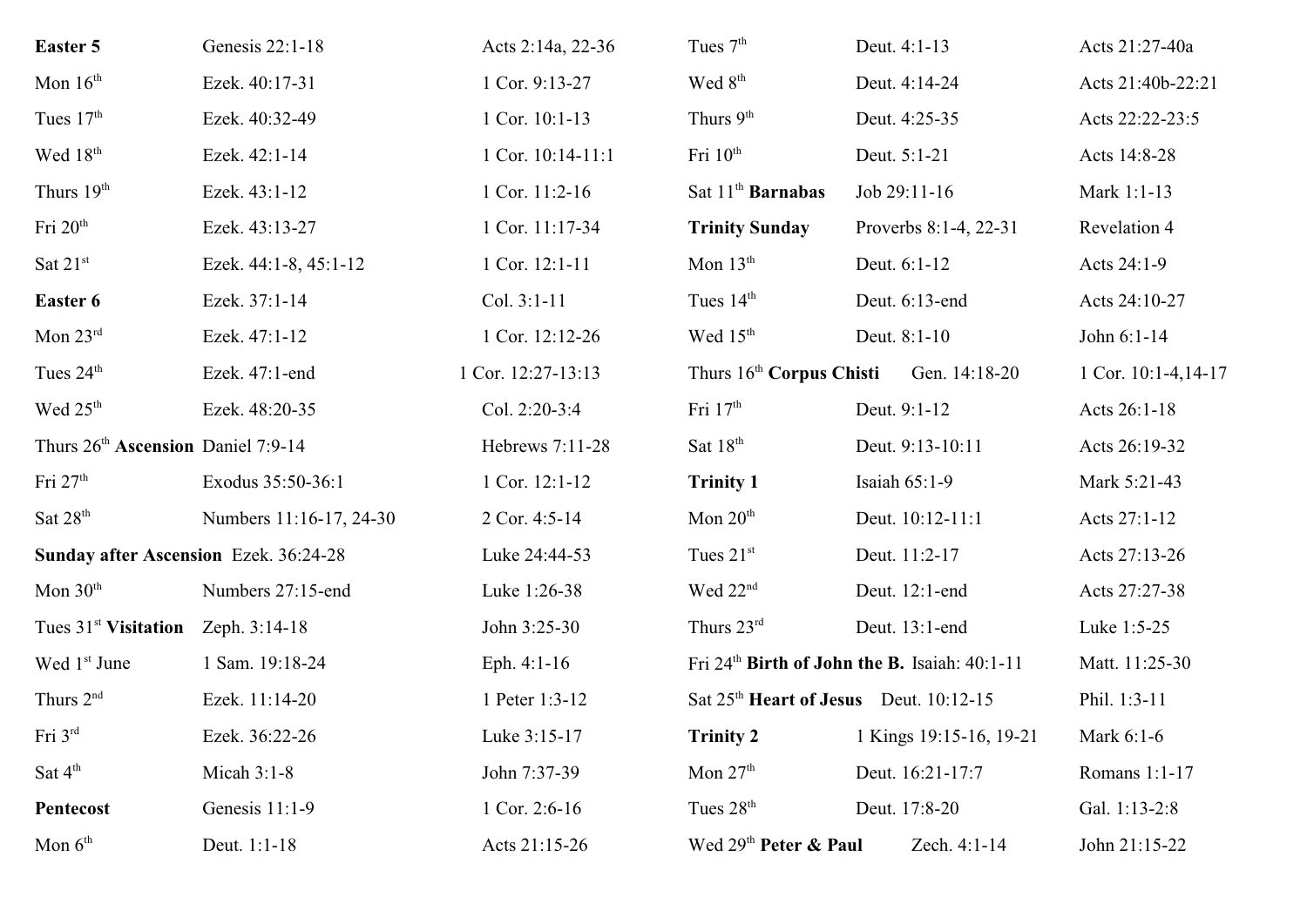| Thurs 30 <sup>th</sup>             | Deut. 18:15-22             | Romans 2:17-29  | Sat 23rd                   | Ruth 4:1-17                                              | Romans 12:1-8   |
|------------------------------------|----------------------------|-----------------|----------------------------|----------------------------------------------------------|-----------------|
| Fri 1 <sup>st</sup> July           | Deut.19:1-end              | Romans 3:1-18   | <b>Trinity 6</b>           | Gen. 18:20-32                                            | 1 Cor. 10:1-24  |
| Sat $2nd$                          | Deut. 20:1-13              | Romans 3:19-31  | Mon $25th$ James           | 2 Kings 1:9-15                                           | Luke 9:46-56    |
| <b>Trinity 3</b>                   | Isaiah 66:10-14            | Mark 6:7-29     | Tues $26th$                | 1 Sam. 1:21-28, 2:1-10                                   | Romans 13:1-10  |
| Mon 4 <sup>th</sup> Thomas         | Habakkuk 2:1-4             | John 3:25-30    | Wed 27 <sup>th</sup>       | 1 Sam. 2:11-26                                           | Rom. 13:11-14:9 |
| Tues $5th$                         | Deut. 24:10-21             | John 7:1-19     | Thurs 28 <sup>th</sup>     | 1 Sam. 2:27-36                                           | Romans 14:10-23 |
| Wed 6 <sup>th</sup> Dedication     | 1 Kings 8:22-30            | 2 Cor. 3        | Fri $29th$                 | 1 Sam. 3:1-end                                           | Romans 15:1-13  |
| Thurs 7 <sup>th</sup>              | Deut. 27:1-13              | Romans 5:12-21  | Sat 30 <sup>th</sup>       | 1 Sam. 4:1-end                                           | Romans 15:14-33 |
| Fri 8 <sup>th</sup>                | Deut. 28:1-14              | Romans 6:1-11   | <b>Trinity 7</b>           | Eccles. 1:2, 12-14, 2:18-23                              | 1 Cor. 14:1-19  |
| Sat 9 <sup>th</sup>                | Deut. 28:58-end            | Romans 6:12-23  | Mon 1 <sup>st</sup> August | 1 Sam. 5:1-end                                           | Romans 16:1-15  |
| <b>Trinity 4</b>                   | Deut. 30:9-14              | Mark 7:1-23     | Tues $2nd$                 | 1 Sam. 6:1-end                                           | Romans 16:16-27 |
| Mon 11 <sup>th</sup> Benedict      | Prov. 2:1-9                | 2 Cor. 12:1-6   | Wed 3rd                    | 1 Sam. 7:1-end                                           | 1 Cor. 1:1-25   |
| Tues 12 <sup>th</sup>              | Deut. 30:1-10              | Romans 7:13-25  | Thurs 4 <sup>th</sup>      | 1 Sam. 9:1-14                                            | 1 Cor. 1:26-2:5 |
| Wed 13 <sup>th</sup>               | Deut. 30:11-20             | Romans 8:1-17   | Fri 5 <sup>th</sup>        | 1 Sam. 9:15-10:8                                         | John 12:27-36a  |
| Thurs 14 <sup>th</sup>             | Deut. 31:30-32:12          | Romans 8:18-30  |                            | Sat 6 <sup>th</sup> Transfiguration Daniel 7:9-10, 13-14 | 2 Peter 1:3-19  |
| Fri 15 <sup>th</sup>               | Deut. 32:39-52             | Romans 9:1-13   | <b>Trinity 8</b>           | Gen. 15:1-6                                              | 2 Cor. 1:1-22   |
| Sat 16th                           | Deut. 34:1-12              | Romans 9:14-29  | Mon $8th$                  | 1 Sam. 13:1-end                                          | 1 Cor. 4:1-13   |
| <b>Trinity 5</b>                   | Gen. 18:1-10a              | 1 Cor. 4:8-13   | Tues $9th$                 | 1 Sam. 14:1-23                                           | 1 Cor. 4:14-21  |
| Mon $18th$                         | Bel & the Dragon v. $1-22$ | Rom. 9:30-10:13 | Wed $10^{\text{th}}$       | 1 Sam. 14:24-46                                          | 1 Cor. 5:1-13   |
| Tues $19th$                        | Bel & the Dragon v. 23-42  | Romans 10:14-21 | Thurs 11 <sup>th</sup>     | 1 Sam. 14:52-15:23                                       | 1 Cor. 8:1-13   |
| Wed 20 <sup>th</sup>               | Ruth 1:1-end               | Romans 11:1-12  | Fri $12^{\text{th}}$       | 1 Sam. 16:1-end                                          | 1 Cor. 9:1-12   |
| Thurs 21st                         | Ruth 2:1-23                | 2 Cor. 1:3-7    | Sat $13th$                 | 1 Sam. 17:1-23                                           | 1 Cor. 9:13-27  |
| Fri 22 <sup>nd</sup> Mary Magdalen | Song of Songs 3:1-4        | Mark 15:40-16:7 | <b>Trinity 9</b>           | Jeremiah 23:23-29                                        | 2 Cor. 8:1-9    |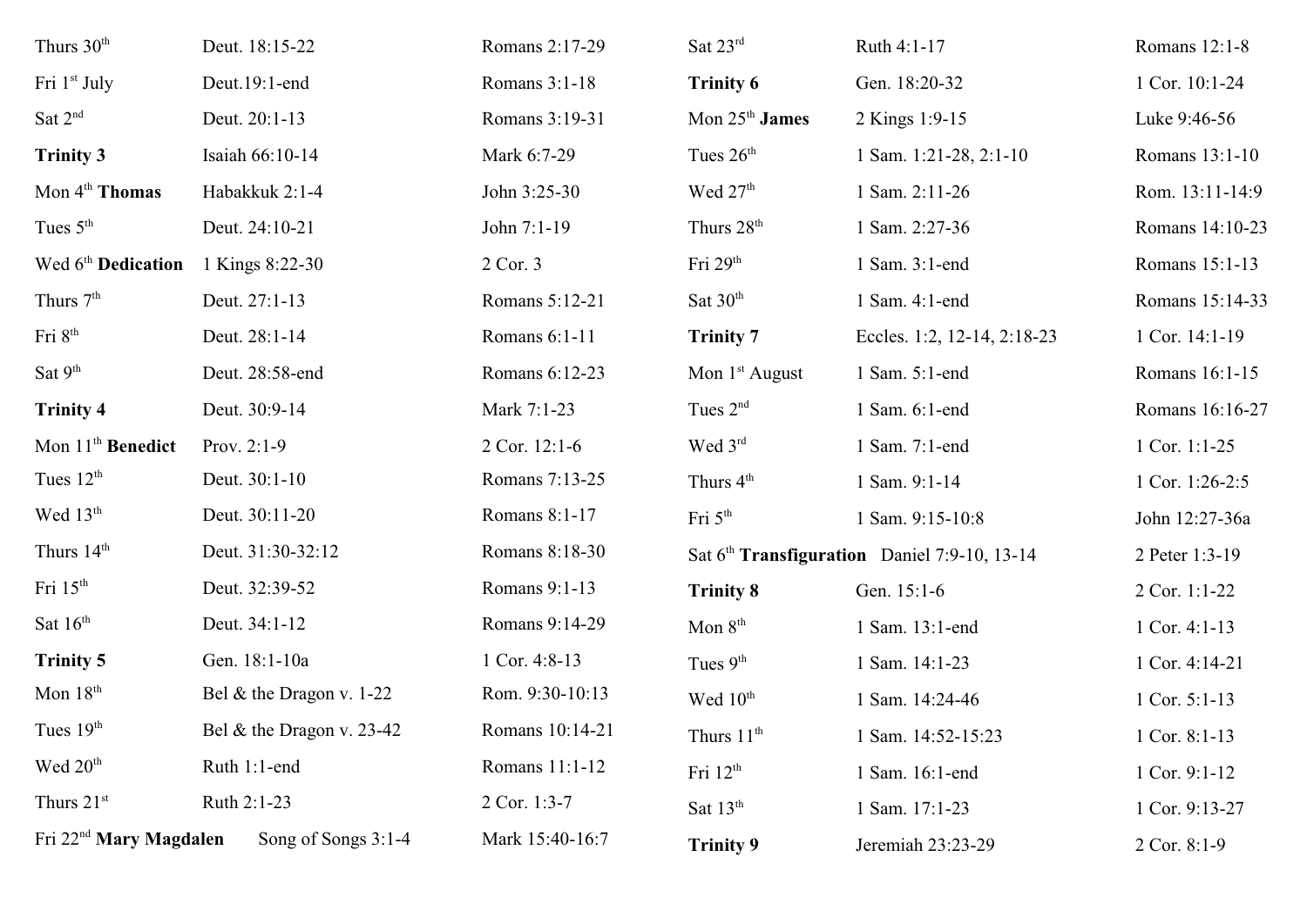| Mon 15 <sup>th</sup> Assumption Isaiah 61:10-end |                        | Acts 1:6-14        | Wed 7 <sup>th</sup>                            | 2 Sam. 16:15-17:4    | Rev. 20:11-21.7    |
|--------------------------------------------------|------------------------|--------------------|------------------------------------------------|----------------------|--------------------|
| Tues $16th$                                      | 1 Sam. 17:55-18:9      | 1 Cor. 10:14-11:1  | Thurs 8 <sup>th</sup> Birth of BVM Micah 5:2-4 |                      | John 2:1-12        |
| Wed 17 <sup>th</sup>                             | 1 Sam. 19:1-18         | 1 Cor. 11:2-16     | Fri $9th$                                      | 2 Sam. 18:1-18       | 2 Cor. 7:2-16      |
| Thurs 18 <sup>th</sup>                           | 1 Sam. 20:1-23         | 1 Cor. 11:17-34    | Sat $10^{\text{th}}$                           | 2 Sam. 18:19-end     | 2 Cor. 8:1-15      |
| Fri 19th                                         | 1 Sam. 20:24-42        | 1 Cor. 12:1-11     | <b>Trinity 13</b>                              | Exodus 32:7-14       | John 6:51-69       |
| Sat 20 <sup>th</sup>                             | 1 Sam. 24:1-25:1       | 1 Cor. 12:12-26    | Mon $12th$                                     | 2 Sam. 19:1-23       | 2 Cor. 8:16-9:5    |
| <b>Trinity 10</b>                                | Isaiah 58:9b-14        | 2 Cor. 9           | Tues $13th$                                    | 2 Sam. 19:24-end     | Eph. 2:11-22       |
| Mon $22nd$                                       | 1 Sam. 26:6-25         | 1 Cor. 12:27-13:13 | Wed 14th Holy Cross Numbers 21:4-9             |                      | 1 Cor. 1:18-25     |
| Tuesday 23rd                                     | 1 Sam. 31:1-end        | 2 Cor. 6:1-10      | Thurs 15 <sup>th</sup>                         | 2 Sam. 24:1-end      | 2 Cor. 11:1-15     |
| Wed 24 <sup>th</sup> Bartholomew Isaiah 43:8-13  |                        | Matt. 10:1-22      | Fri $16th$                                     | 1 Kings 1:1-14       | 2 Cor. 11:16-33    |
| Thurs 25 <sup>th</sup>                           | 2 Sam. 1:13-27         | 1 Cor. 14:26-40    | Sat $17th$                                     | 1 Kings 1:15-31      | 2 Cor. 12:1-10     |
| Fri 26 <sup>th</sup>                             | 2 Sam. 2:1-14          | 1 Cor. 15:1-19     | <b>Trinity 14</b>                              | Amos 8:4-7           | John 7:14-36       |
| Sat $27th$                                       | 2 Sam. 2:15-27         | 1 Cor. 15:20-34    | Mon $19th$                                     | 1 Kings 1:32-end     | 2 Cor. 12:11-21    |
| <b>Trinity 11</b>                                | <b>Sirach 10:12-18</b> | John 3:22-36       | Sat $20th$                                     | 1 Kings 2:1-18       | Matt. 6:19-34      |
| Mon $29th$                                       | 2 Sam. 5:1-10          | 1 Cor. 15:35-49    | Wed 21 <sup>st</sup> Matthew                   | Proverbs 3:9-18      | Matt. 19:16-30     |
| Tues 30 <sup>th</sup>                            | 2 Sam. 6:1-19          | 1 Cor. 15:50-58    | Thurs 22 <sup>nd</sup>                         | 1 Kings 2:28-38      | Phil. 1:15-30      |
| Wed 31st                                         | 2 Sam. 7:1-17          | 1 Cor. 16:1-12     | Fri $23rd$                                     | 1 Kings 3:1-14       | Phil. 2:1-13       |
| Thurs 1 <sup>st</sup> September 2 Sam. 7:18-29   |                        | 1 Cor. 16:13-24    | Sat $24^{\text{th}}$                           | 1 Kings 3:15-end     | Phil 2:14-30       |
| Fri $2nd$                                        | 2 Sam. 11:1-27         | 2 Cor. 1:1-22      | <b>Trinity 15</b>                              | Amos 6:1a, 4-7       | John 8:31-38,48-59 |
| Sat $3^{\text{rd}}$                              | 2 Sam. 12:1-24         | 2 Cor. 1:23-2:17   | Mon $26th$                                     | 1 Kings 4:1-7, 20-21 | Phil. 3:1-16       |
| <b>Trinity 12</b>                                | Deut. 30:15-20         | John 5:30-47       | Tues $27th$                                    | 1 Kings 4:22-end     | Phil 3:17-4:4      |
| Mon $5th$                                        | 2 Sam. 15:2-23         | 2 Cor. 3:1-18      | Wed 28 <sup>th</sup>                           | 1 Kings 5:1-end      | Matt. 18:1-6       |
| Tues $6th$                                       | 2 Sam. 15:24-37        | 2 Cor. 4:1-18      | Thurs 29 <sup>th</sup> Michael                 | Gen. 28:10-17        | Rev. 5             |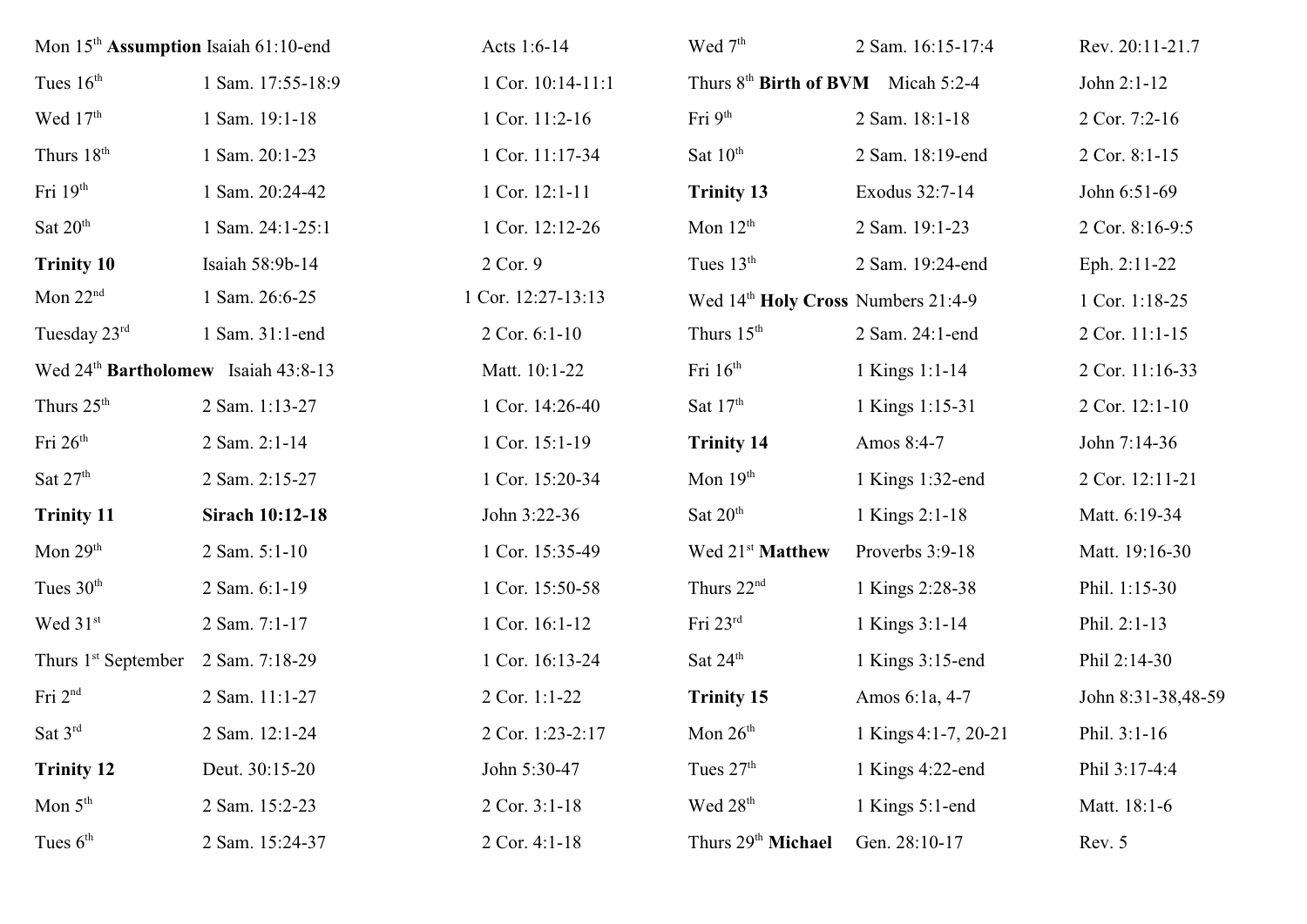| Fri 30 <sup>th</sup>       | 1 Kings 6:15-38      | Col. 1:11-23       |                                       | Last Sunday after Trinity Sirach 35:12-17? | Luke 14.1-14      |
|----------------------------|----------------------|--------------------|---------------------------------------|--------------------------------------------|-------------------|
| Sat 1st October            | 1 Kings 8:1-21       | Col. 1:24-2:7      | Mon $24^{\text{th}}$                  | 2 Kings 2:1-15a                            | 1 Tim. 6:1-end    |
| <b>Trinity 16</b>          | Habak. 1:1-4, 2:1-4  | John 9             | Tues $25th$                           | 2 Kings 3:1-12                             | 2 Tim. 1:1-14     |
| Mon 3rd                    | 1 Kings 8:22-43      | Col. 2:8-19        | Wed 26 <sup>th</sup>                  | 2 Kings 4:1-7                              | 2 Tim. 1:15-2:7   |
| Tues 4 <sup>th</sup>       | 1 Kings 8:44-62      | Col. 2:20-3:4      | Thurs $27th$                          | 2 Kings 4:8-37                             | John 14:15-26     |
| Wed 5 <sup>th</sup>        | 1 Kings 11:1-13      | Col. 3:5-17        | Fri 28th Simon & Jude Isaiah 28:14-16 |                                            | Jude 1-4, 17-25   |
| Thurs 6 <sup>th</sup>      | 1 Kings 11:26-40     | Col. 3:18-4:6      | Sat $29th$                            | 2 Kings 6:1-23                             | 2 Tim. 4:1-end    |
| Fri 7 <sup>th</sup>        | 1 Kings 11:43-12:16  | Col. 4:7-18        | 4 <sup>th</sup> before Advent         | Isaiah 1:10-18                             | Col. 1:9-14       |
| Sat 8 <sup>th</sup>        | 1 Kings 13:1-10      | 1 Thess. 1:1-end   | Mon $31st$                            | 2 Kings 6:24-7:2                           | Rev. 19:1-10      |
| <b>Trinity 17</b>          | 2 Kings 5:1-3, 7-15c | John 15:12-27      |                                       | Tues 1st Nov. All Saints 2 Esdras 2:42-end | Heb. 11:32-12:2   |
| Mon $10th$                 | 1 Kings 16:29-17:7   | 1 Thess. 2:1-16    | Wed 2 <sup>nd</sup> All Souls         | Lament. 3:17-26, 31-33                     | Titus 3           |
| Tues $11th$                | 1 Kings 17:8-24      | 1 Thess. 2:17-3:13 | Thurs 3rd                             | 2 Kings 9:1-end                            | 1 Peter 2:10b-22  |
| Wed 12 <sup>th</sup>       | 1 Kings 18:1-19      | 1 Thess. 4:1-12    | Fri 4 <sup>th</sup>                   | $2$ Kings 10:1-end                         | 1 Peter 3:1-12    |
| Thurs 13 <sup>th</sup>     | 1 Kings 18:20-46     | 1 Thess. 4:13-5:11 | Sat $5th$                             | 2 Kings 11:1-20                            | 1 Peter 3:13-22   |
| Fri 14 <sup>th</sup>       | 1 Kings 19:1-21      | 1 Thess. 5:12-28   | 3 <sup>rd</sup> before Advent         | Job 19:23-27a                              | James 3:13-18     |
| Sat $15th$                 | 1 Kings 20:1-15      | 2 Thess. 1:1-end   | Mon $7th$                             | 2 Kings 11:21-12:21                        | 1 Peter 4:1-11    |
| <b>Trinity 18</b>          | Genesis 32:22-31     | John 16:1-11       | Tues $8th$                            | $2$ Kings 13:1-end                         | 1 Peter 4:12-19   |
| Mon $17th$                 | 1 Kings 20:16-30a    | 2 Tim. 3:10-17     | Wed 9 <sup>th</sup>                   | 2 Kings 14:1-end                           | 1 Peter 5:1-14    |
| Tues 18 <sup>th</sup> Luke | Isaiah 35:3-6        | Col. 4:7-14        | Thurs 10 <sup>th</sup>                | 2 Kings 15:17-end                          | 2 Peter 1:1-15    |
| Wed $19th$                 | 1 Kings 21:1-16      | $1$ Tim. $3:1-16$  | Fri 11 <sup>th</sup>                  | $2$ Kings 16:1-end                         | 2 Peter 1:16-2:11 |
| Thurs 20 <sup>th</sup>     | 1 Kings 21:17-22:12  | 1 Tim. 4:1-10      | Sat 12 <sup>th</sup>                  | 2 Kings 17:1-23                            | 2 Peter 2:12-22   |
| Fri 21st                   | 1 Kings 22:13-28     | 1 Tim. 4:11-5:2    | 2 <sup>nd</sup> before Advent         | Malachi 4:1-2a                             | Matt. 13:44-52    |
| Sat $22nd$                 | 1 Kings 22:29-40     | 1 Tim. 5:3-25      | Mon $14th$                            | 2 Kings 17:24-end                          | 2 Peter 3:1-10    |